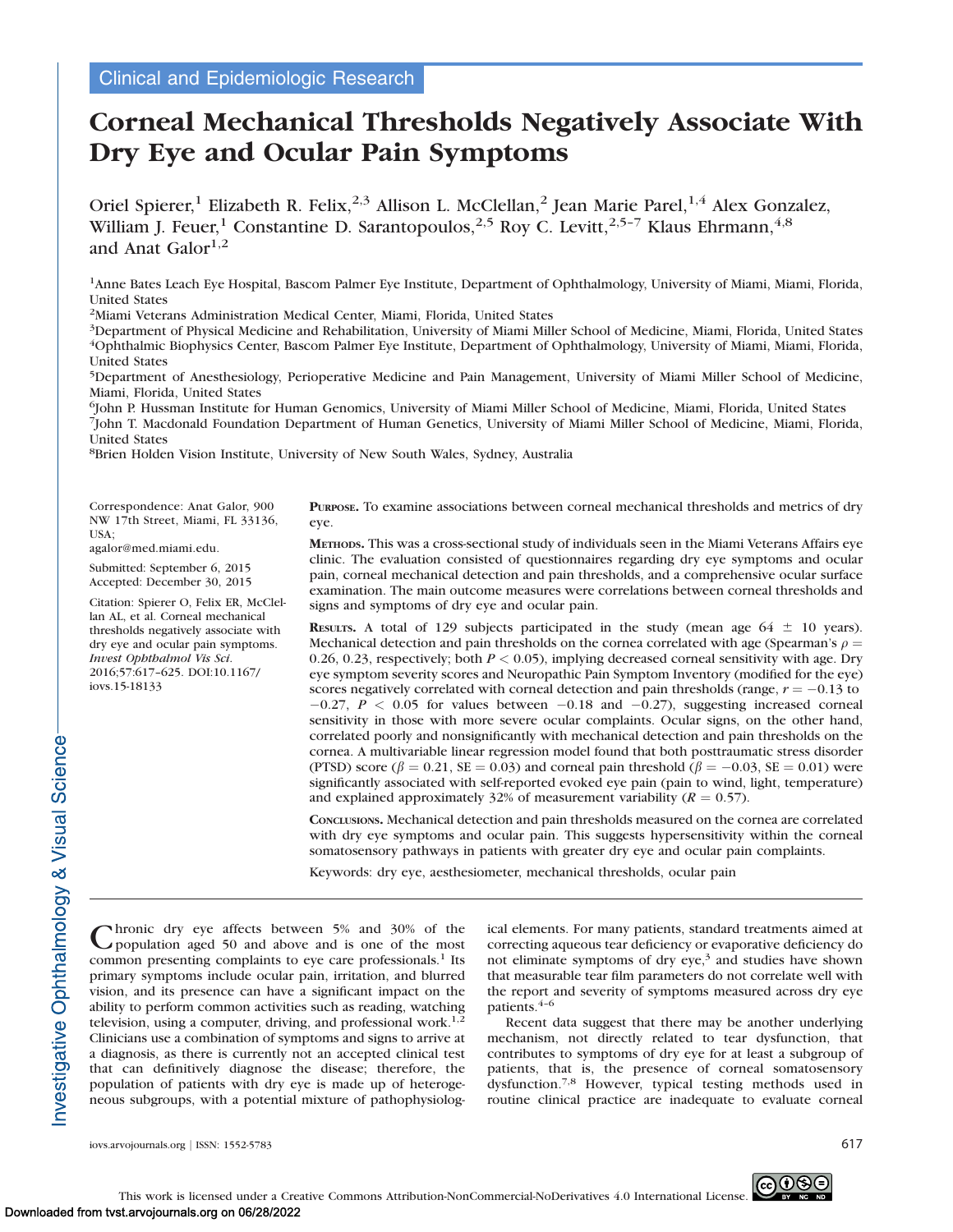somatosensory status and to identify subgroups of dry eye patients based on this parameter. Confocal microscopy has been used to image the corneal subbasal plexus; and alterations in corneal nerve morphology, including nerve sprouting and thickening,<sup>9</sup> low density,<sup>10-12</sup> tortuosity, and beading,<sup>10</sup> have been described in some dry eye patients as compared to controls. This evidence suggests that nerve dysfunction may contribute to dry eye status for some patients. Other groups, however, have not found differences in corneal nerve densities in subjects with and without dry eye.<sup>9</sup>

Another emerging method to evaluate neurologic dysfunction within the corneal somatosensory system is quantitative sensory testing (QST). Quantitative sensory testing can be used to quantitatively measure somatosensory function in response to different stimuli.<sup>13</sup> Quantitative sensory testing has been used in research studies for many decades to help understand the physiology of the somatosensory system, and has recently been gaining popularity as a tool for the evaluation and diagnosis of neuropathic pain.14,15 Quantitative sensory testing can identify and quantify somatosensory dysfunction, including both hypoesthesias (decreased sensitivity to a stimulus) and hyperesthesias (increased sensitivity to a stimulus).<sup>16</sup> Thus, QST, when specifically applied to the cornea, may aid in identifying neuronal dysfunction contributing to the pathophysiology of the painful manifestations of dry eye.

The Cochet-Bonnet and Belmonte aesthesiometry devices are QST devices that have been used to characterize somatosensory disturbances within the eye. The Cochet-Bonnet aesthesiometer has been applied to patients with dry eye, with some patients displaying reduced sensitivity to mechanical stimuli.<sup>11,17,18</sup> In these patients, dry eye signs, such as corneal staining, correlated negatively with corneal mechanical sensitivity, suggesting that patients with more severe signs of ocular dryness had decreased mechanical sensitivity at the cornea.17 The Cochet-Bonnet device, however, is not ideal for assessing mechanical sensitivity at the cornea because it requires contact with the eye and has a limited range of testing values.

The Belmonte aesthesiometer has also been used to evaluate corneal detection thresholds to mechanical and thermal stimuli, and allows for greater precision than the Cochet-Bonnet device as it has a wider range of testing values and can assess three different modalities (mechanical sensitivity by adjusting air flow, chemical sensitivity using carbon dioxide, and thermal sensitivity by adjusting temperature of stimuli). Of the five studies of patients with dry eye, two found reduced corneal sensitivity to mechanical, chemical, and thermal stimuli compared to controls<sup>10,19</sup> while three found increased sensitivity to mechanical stimuli (Table 1).<sup>9,20,21</sup> The reason for these equivocal results is unclear, although the heterogeneous nature of dry eye, combined with differences in diagnostic criteria among the studies, may be partly responsible.

In the present study, we had three primary objectives: (1) to evaluate mechanical detection thresholds in our unique population of patients (US veterans with a high frequency of posttraumatic stress disorder [PTSD] and depression) in order to compare this metric with prior dry eye studies; (2) to expand the role of the Belmonte aesthesiometer as a QST instrument for measuring corneal mechanical pain thresholds, a metric that has been used to investigate the functional integrity of the nociceptive system in other chronic pain populations, $\bar{z}$  but not in dry eye; and (3) to determine the utility of pain threshold measures as potential indicators of corneal somatosensory system dysfunction by examining relationships between these thresholds and self-reported symptoms of dry eye and of ocular pain specifically. We hypothesized that mechanical detection and pain thresholds measured on the corneal surface would be significantly related to the severity of self-reported eye pain and dry eye symptoms.

#### **METHODS**

## Study Population

Patients with normal eyelid and corneal anatomy were prospectively recruited from the Miami Veterans Affairs (VA) Healthcare System eye clinic between October 2013 and January 2015 and underwent a complete ocular surface examination. Patients were excluded from participation if they wore contact lenses; had undergone refractive surgery; used ocular medications with the exception of artificial tears; had human immunodeficiency virus, sarcoidosis, graft versus host disease, or a collagen vascular disease; had an active external ocular process; had had cataract surgery within the last 6 months or undergone any glaucoma or retinal surgery in the past. Informed consent was obtained from all subjects. Miami VA Institution Review Board approval was obtained to allow the prospective evaluation of subjects. The study was conducted in accordance with the principles of the Declaration of Helsinki and complied with the requirements of the United States Health Insurance Portability and Accountability Act.

#### Measures

Questionnaires. For each individual, demographic information (age, sex, race, ethnicity), past ocular and medical history, and medication information were collected. Medications were categorized into anxiolytics, antidepressants, analgesics, antihistamines, and the gabapentinoids.

Patients filled out standardized questionnaires regarding dry eye symptoms, including the Dry Eye Questionnaire 5  $(DEQ5)^{22}$  and the Ocular Surface Disease Index  $(OSDI)^{23}$ The DEQ5 is a validated, five-item questionnaire that combines patient responses regarding ''eye discomfort'' (frequency and intensity), ''eye dryness'' (frequency and intensity), and ''watery eyes'' (frequency) during the past month. Scores on the DEQ5 can range from 0 to 22, with higher scores indicating greater severity of symptoms. The OSDI is a 12-item questionnaire that assesses the frequency of dry eye symptoms and their impact on function on a 0 to 100 scale, with higher scores indicating greater severity of disease.<sup>23</sup> It has good psychometric properties<sup>23</sup> and has been used in a number of studies of dry eye and quality of life.<sup>24,25</sup>

Pain questionnaires were used to assess for the presence and quality of ocular pain. A numerical rating scale (NRS; score 0–10) was used to assess the ''average intensity of eye pain during the past week.'' The Neuropathic Pain Symptom Inventory  $(NPSI)$ ,  $26$  modified for the eye, was used to quantify the severity of clinically relevant dimensions of neuropathic pain. This questionnaire was chosen as it has been validated and used in a number of patient populations with various neuropathic pain conditions,<sup>26-30</sup> though it has not been specifically validated for eye pain. The NPSI consists of 10 scored items that help identify and assess the severity of spontaneous and paroxysmal pain, paresthesias, allodynia, and hyperalgesia. In order to modify the NPSI so that it was relevant to neuropathic ocular pain (NOP), we replaced three of the original questions regarding the severity of allodynia or hyperalgesia caused by (1) light touch, (2) pressure, or (3) contact with something cold on the skin, with questions specific to ocular allodynia or hyperalgesia (eye pain caused or increased by [1] wind, [2] light, and [3] heat or cold). A total NPSI eye score was calculated, along with five subscores (burning spontaneous pain, pressing spontaneous pain, paroxysmal pain, evoked pain, and paresthesia/dysesthesia), as an indication of the severity of neuropathic-like ocular pain.

Regarding mental health indices, symptoms of PTSD were assessed via the PTSD Checklist–Military Version (PCL-M)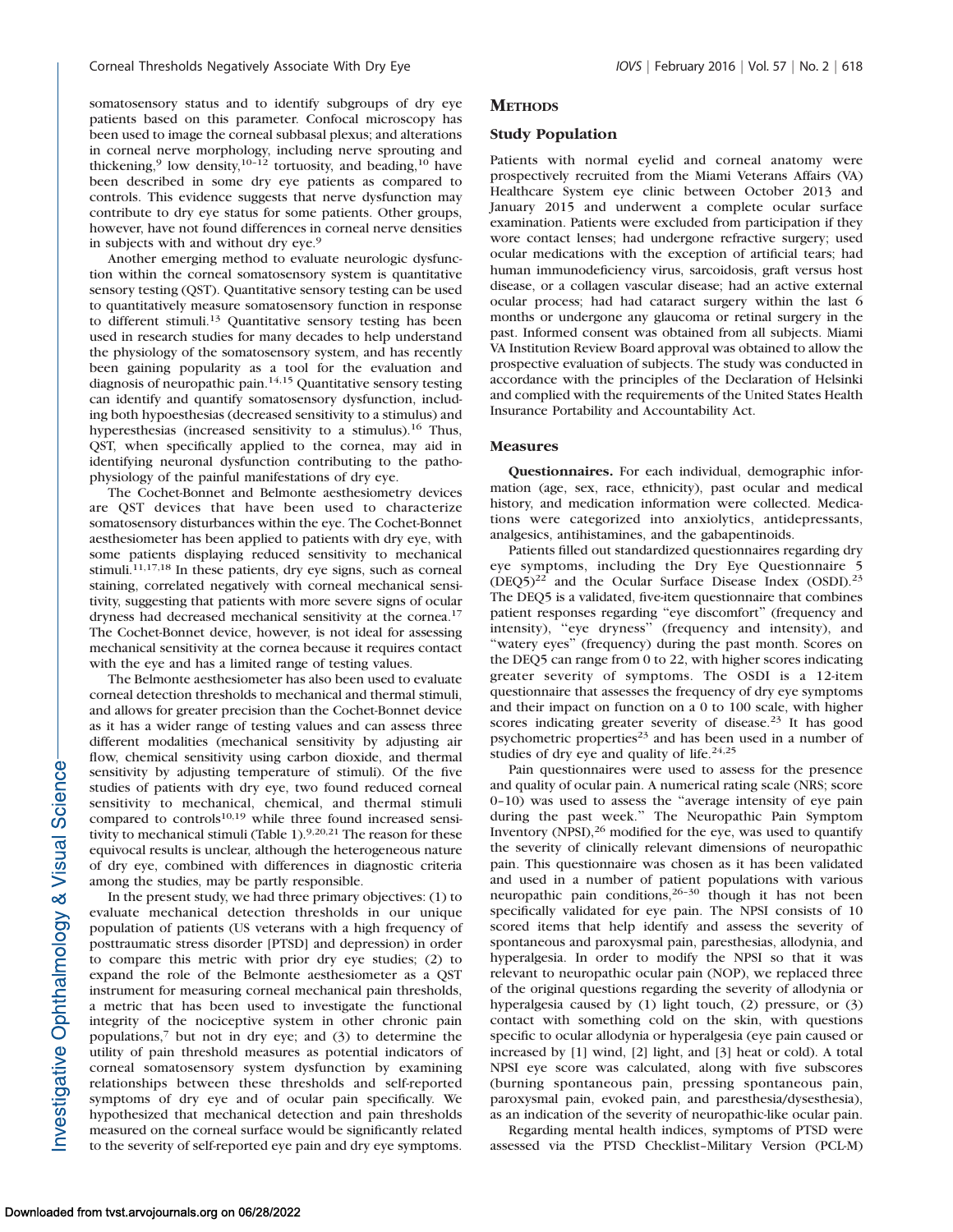| ТАВLЕ 1.                                           | Review of Studies That Have Tested for Mechanical Detection Thresholds by Belmonte Aesthesiometry in Dry Eye |                                                                   |                                                                                                                     |                                                                                                                                  |                                                                                                                                                 |                                                                                                                                                        |
|----------------------------------------------------|--------------------------------------------------------------------------------------------------------------|-------------------------------------------------------------------|---------------------------------------------------------------------------------------------------------------------|----------------------------------------------------------------------------------------------------------------------------------|-------------------------------------------------------------------------------------------------------------------------------------------------|--------------------------------------------------------------------------------------------------------------------------------------------------------|
| Source, y                                          | ≷                                                                                                            | Population                                                        | Testing                                                                                                             | Mean, mL/min                                                                                                                     | Dry Eye Symptoms<br>Correlations With                                                                                                           | Correlations With<br>Dry Eye Signs                                                                                                                     |
| Pflugfelder, <sup>20</sup><br>De Paiva and<br>2004 | 66: 46 DE; 20 control                                                                                        | Age: 41-48*<br>Sex: 38% M<br>Texas                                | ascending method<br>Modified Belmonte,<br>specified, 4 mm<br>from cornea,<br>followed by<br>descending<br>temp. not | 100 mL/min $\pm$ 47<br>Control: 62 mL/min<br>50 mL/min $\pm$ 15<br>Post LASIK no DE:<br>DE: $35$ mL/min $\pm$<br>Post LASIK DE:  | thresholds, significant<br>for gritty/scratchy, r<br>between symptoms<br>Negative correlation<br>hypersensitivity<br>and detection<br>$=-0.13,$ | fluorescein staining<br>Negative correlation<br>between corneal<br>thresholds, $r =$<br>$-0.44$ , higher<br>and detection<br>sensitivity               |
| Bourcier et al., <sup>19</sup><br>2005             | 86: 44 DE; 42 control                                                                                        | Sex: 33% M<br>Age: 51*<br>Paris                                   | mm from cornea,<br>Standard Belmonte,<br>room air, 20°C, 5<br>random order<br>method<br>method                      | DE: 153 mL/min $\pm$<br>Control: 109 mL/<br>min $\pm$ 23<br>$\pm 20$<br>34                                                       | itching, and detection<br>between stinging and<br>Positive correlation<br>burning, but not<br>hyposensitivity<br>thresholds,                    | detection thresholds,<br>lower sensitivity, no<br>relationship with<br>Positive correlation<br>between corneal<br>staining and                         |
| Benitez-Del-Castillo<br>et al., <sup>10</sup> 2007 | 41: 21 DE; 20 control                                                                                        | Age: 30-65*<br>15% M<br>Spain<br>Sex: 1                           | mm from cornea,<br>Standard Belmonte,<br>room air, 20°C, 5<br>random order<br>method                                | $Ss:147$ mL/min $\pm$ 21<br>Control $> 60$ y: 106<br>DE non-SS: 134 mL/<br>Control < $60$ y: 78<br>$mL/min = 12$<br>min $\pm 24$ | between symptoms<br>Positive correlation<br>thresholds, $r =$<br>hyposensitivity<br>and detection<br>$-0.56,$                                   | between Rose Bengal<br>detection thresholds,<br>negative correlation<br>TBUT and Schimer<br>Positive correlation<br>lower sensitivity;<br>staining and |
| Situ et al., <sup>21</sup> 2008                    | 97: 43 DE; 54 control                                                                                        | University of<br>Age: 41-49*<br>Waterloo,<br>Sex: 32% M<br>Canada | ascending method<br>Standard Belmonte,<br>mm from cornea,<br>room air, 20°C, 5                                      | mL/min $\pm$ 21                                                                                                                  | detection thresholds,<br>between OSDI and<br>Negative correlation<br>hypersensitivity<br>$r = -0.22$                                            | detection threshold, $r$<br>sensitivity; positive<br>Negative correlation<br>between corneal<br>$= -0.41$ , higher<br>with Schirmer<br>staining and    |
| Tuisku et al.,9 2008                               | 30: 20 SS; 10 control                                                                                        | Age: 50-55*<br>Sex: 7% M<br>Helsinki                              | Modified Belmonte,<br>specified, 4 mm<br>temp. not                                                                  | SS: 55 mL/min $\pm$ 40<br>Control: 85 mL/min<br>$\pm 25$                                                                         | severity, reported on<br>Negative correlations<br>between symptom                                                                               | for TBUT, $r = 0.31$<br>Negative correlation<br>between corneal<br>staining and                                                                        |

\* Mean ages of the different study groups. DE, dry eye; LASIK, laser-assisted in situ keratomileusis; SS, Sjogren's syndrome; VAS, visual analog score; M, male. \* Mean ages of the different study groups. DE, dry eye; LASIK, laser-assisted in situ keratomileusis; SS, Sjogren's syndrome; VAS, visual analog score; M, male.

temp. not specified, 4 mm from cornea, random order method

specified, 4 mm

random order from cornea,

between symptom severity, reported on VAS, and detection thresholds,  $r =$  $-0.41$ , and OSDI,  $r =$ 0.41, and OSDI,  $r =$ 

severity, reported on between symptom VAS, and detection

between corneal staining and detection threshold, r

staining and

ו<br>|

thresholds,  $r =$ 

0.51, no relationship with TBUT and Schirmer

relationship with<br>TBUT and Schirmer

detection threshold,  $\boldsymbol{r}$ 

-0.46, hypersensitivity

hypersensitivity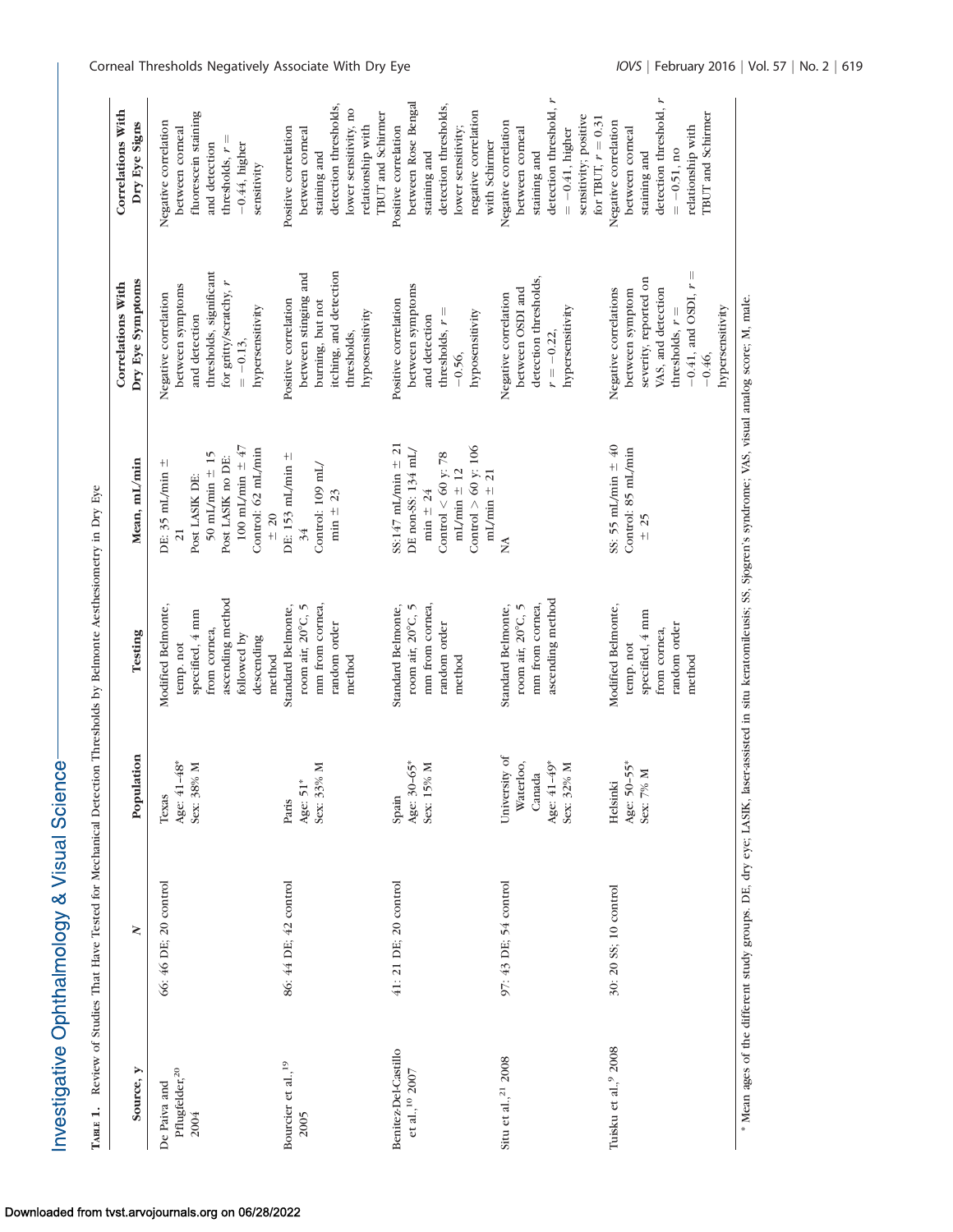

FIGURE 1. Modified Belmonte aesthesiometer, patient side. (A) The instrument is offset on the motorized table for patients in wheelchairs. (B) Two low-power red laser diodes (LD) focus on the cornea apex, and two charge-coupled device (CCD) cameras (CA) and two blue lightemitting diodes (LEDs) (BL) assess the distance between the cornea and the nozzle. (C) Air-gas nozzle  $(N)$  and patient fixation LEDs that can target the midcornea periphery  $(F1)$ , the limbal area  $(F2)$ , and the anterior conjunctiva (F3).

(score  $17-85$ )<sup>31,32</sup> and symptoms of depression via the Patient Health Questionnaire 9 (PHQ9) (score 0-27).<sup>33</sup>

Ocular QST/Belmonte Aesthesiometry Testing. Mechanical detection and pain thresholds of the central cornea were assessed with a modified Belmonte noncontact aesthesiometer, which was developed based on the original Belmonte instrument (Figs. 1, 2). $34$  The tip of the aesthesiometer (0.5) mm in diameter) was placed perpendicular to, and 4 mm from, the surface of the cornea of the right eye. Stimulation consisted of pulses of air at room temperature (approximately 23–  $26^{\circ}$ C)<sup>35</sup> applied to the corneal surface. The method of limits, using ascending series only, was used to measure threshold. We opted to test only one eye (right), as dry eye symptoms are largely present bilaterally, previous testing with the Belmonte aesthesiometer has shown insignificant differences in detection thresholds between the eyes,<sup>36</sup> and we wanted to optimize testing time and minimize patient fatigue. Further justification for testing only one side comes from other studies showing that right-to-left differences in QST measures at other body sites, including mechanical detection and pain threshold, are very small and insignificant.<sup>37</sup>

For corneal detection threshold measurements, subjects were presented with a stimulus immediately following a blink, and asked to indicate whether they felt the stimulus by pressing a button. The initial flow rate was set at a level below threshold (50 mL/min for most individuals) and increased by 10 mL/min (with 15-second intervals between stimuli) until the subject stated that he or she felt the stimulus or the maximum allowable flow rate (200 mL/min) was reached. Two ascending series were conducted, and detection threshold was defined as the arithmetic mean of the value at which the subject pressed the button across the two series. To estimate ocular pain threshold, the flow rate was further increased beyond the detection threshold in 10 mL/min increments until the subject reported the stimulus as painful or the maximum allowable flow rate (200 mL/min) was reached. Two ascending series were conducted in this way, and pain threshold was defined as a mean of the two series. All threshold measures were performed during the morning hours by the same operator, with room temperature varying between  $73^{\circ}$ F and 83°F and humidity ranging between 38% and 53%.



FIGURE 2. Modified Belmonte aesthesiometer, operator side. (A) Adjustable ocular with crosshair; the corneal reflex becomes visible only when both laser diodes coincide with the cornea. (B) Controls for laser diode intensity, fixation target, and blue light illumination. (C) Air–gas generator with adjustment and indicators for flow and temperature. Medical air and  $CO<sub>2</sub>$  tanks are equipped with on/off valves and precision low-pressure two-stage regulators for safety.

Ocular Surface Evaluation. All patients underwent a standard tear film assessment,  $38$  including measurement of (1) tear osmolarity (TearLAB, San Diego, CA, USA) (once in each eye)—higher measures indicate greater abnormality; (2) tear evaporation measured via tear breakup time (TBUT; 5 µL fluorescein placed, three measurements taken in each eye and averaged)—lower levels indicate more rapid tear evaporation from the surface of the eye; (3) corneal epithelial cell disruption measured via corneal staining (National Eye Institute [NEI] scale,<sup>38</sup> five areas of cornea assessed; score 0-3 in each, total 15)—higher levels indicate greater abnormality; (4) tear production measured via Schirmer's strips with anesthesia—lower levels indicate decreased tear production; and (5) meibomian gland assessment. Eyelid vascularity was graded on a scale of 0 to 3 (0 none; 1 mild engorgement; 2 moderate engorgement; 3 severe engorgement) and meibum quality on a scale of 0 to 4 (0 = clear; 1 = cloudy; 2 = granular; 3  $=$  toothpaste;  $4 =$  no meibum extracted). Higher values in both categories indicate more abnormal tear parameters.

## Statistical Analysis

Statistical analyses were performed using the SPSS 22.0 (SPSS, Inc., Chicago, IL, USA) statistical package. Descriptive statistics were used to summarize patient demographic and clinical information. Normality of distributions was assessed using the Kolmogorov-Smirnov (K-S) test statistic, and nonnormally distributed data were log transformed and/or analyzed using nonparametric statistical tests. Correlations (Pearson and Spearman) were used to evaluate the strength of association between evoked sensory responses on the cornea and severity of dry eye signs and symptoms. Student's t-tests and Mann-Whitney  $U$  tests were used (as appropriate) to evaluate for differences in means between groups. Analysis of covariance was used to evaluate the effect of age on variables of interest. Linear regression analyses with forward selection were used to evaluate the contribution of variables on the variability of dry eye symptoms and ocular pain. We inspected residuals from the linear regression analysis for departures from normality and heterogeneity. In this paper, we opted to give information on all variables being compared as opposed to correcting the P value (e.g., Bonferroni) since the latter methodology has its own limitations.<sup>39</sup>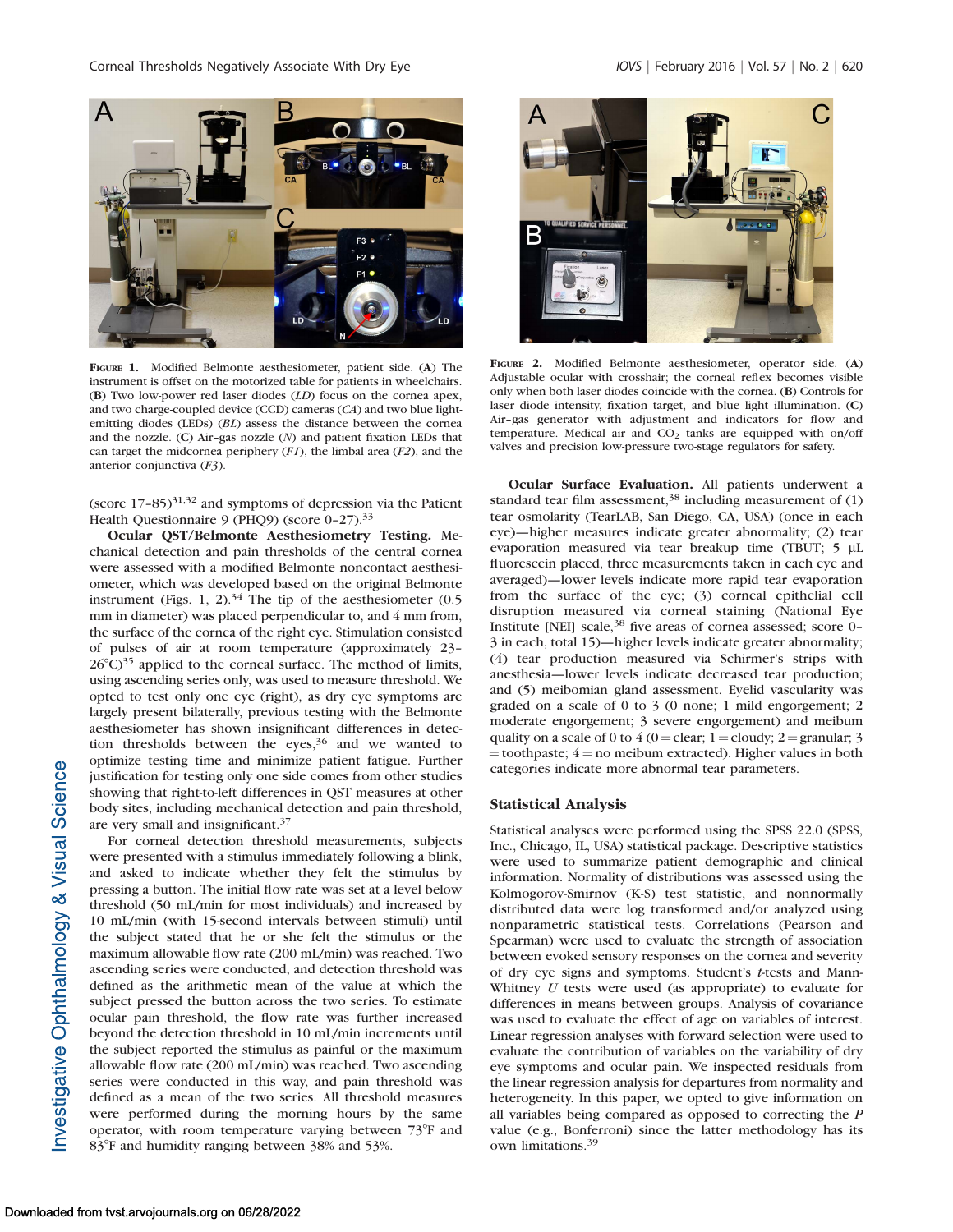## Corneal Thresholds Negatively Associate With Dry Eye Internatively 10VS | February 2016 | Vol. 57 | No. 2 | 621

|  | <b>TABLE 2.</b> Demographics of the Patient Population ( $n = 129$ ) |  |  |  |  |  |
|--|----------------------------------------------------------------------|--|--|--|--|--|
|--|----------------------------------------------------------------------|--|--|--|--|--|

| Demographics                         |                  |  |
|--------------------------------------|------------------|--|
| Age, mean (SD) [range]               | 64 (10) [32-87]  |  |
| Race, $n$ $(\%)$                     |                  |  |
| White                                | 70 (54)          |  |
| <b>Black</b>                         | 59 (46)          |  |
| Sex, male, $n$ $(\%)$                | 120 (93)         |  |
| Ethnicity, Hispanic, n (%)           | 33 (26)          |  |
| Comorbidities, $n$ $(\%)$            |                  |  |
| Hypertension                         | 99 (77)          |  |
| Hypercholesterolemia                 | 85 (66)          |  |
| <b>Diabetes</b>                      | 47 (36)          |  |
| Arthritis                            | 49 (38)          |  |
| Sleep apnea                          | 22 (17)          |  |
| Benign prostatic hypertrophy         | 21 (16)          |  |
| Medication use, $n$ (%)              |                  |  |
| Analgesics                           | 74 (57)          |  |
| Antidepressants                      | 55 (43)          |  |
| Anxiolytics                          | 53 (41)          |  |
| Antihistamine                        | 23 (18)          |  |
| Gabapentin                           | 28 (22)          |  |
| Pregabalin                           | 1(1)             |  |
| Psychatric status, mean (SD) [range] |                  |  |
| PTSD symptoms*                       | 40 (20) [17-84]  |  |
| Depression symptoms†                 | $8.6(8.3)[0-27]$ |  |
|                                      |                  |  |

\* Assessed with the PTSD Checklist–Military Version.

† Assessed with the Patient Health Questionnaire 9 (PHQ9).

## **RESULTS**

# Study Sample

One hundred twenty-nine veterans with varying dry eye symptoms (none to severe) participated in the study (mean age  $64 \pm 10$  years, 93% men). Full demographic characteristics of the study sample are presented in Table 2.

# Distribution of Corneal Detection and Pain Thresholds in Our Population

As measured by the modified Belmonte aesthesiometer, the mean mechanical detection threshold of the central cornea was  $101 \pm 47$  mL/min (range, 15-210; median = 90), and the mean pain detection threshold was  $171 \pm 47$  mL/min (range, 25–210; median  $=$  200) (Fig. 3). Of note, 5 individuals did not detect the stimulus at the maximum flow of 200 mL/min, and 49 individuals did not report pain at the maximum value and were assigned a value of 210 to differentiate them from individuals for whom detection and/or pain threshold was reached at the maximum value. Kolmogorov-Smirnov tests of normality revealed that the distribution of detection and pain thresholds was significantly different from the normal distribution, and, as such, both were log transformed. This transformation normalized detection thresholds (based on K-S test) but not pain thresholds; so parametric analyses were used for log-transformed detection thresholds, and both parametric and nonparametric tests were used for log-transformed ocular pain thresholds. Intertrial reliability (agreement between the first and second measurement within a session), as measured by intraclass correlation coefficients (ICC; 1-way random effects), was "substantial"  $(0.81-1.0)^{35}$  for both detection thresholds (ICC  $= 0.87$ ) and pain thresholds (ICC  $= 0.88$ ). Measures of detection and pain threshold on the eye were significantly correlated (Pearson  $r = 0.56$ , Spearman's  $\rho = 0.57$ , both  $P < 0.0005$ ).

# Relationship Between Corneal Thresholds and Demographics, Medications, and Psychologic **Status**

Age was positively correlated with log-transformed detection (Pearson  $r = 0.20$ ,  $P = 0.01$ ) and pain thresholds ( $r = 0.14$ ,  $P =$ 0.12; Spearman's  $\rho = 0.23$ ,  $P = 0.01$ ). Sex, race, and ethnicity did not significantly affect ocular detection and pain thresholds (Mann-Whitney U test, all  $P > 0.05$ ). Patients on anxiolytics had lower detection thresholds than those subjects not currently taking anxiolytics (median 80 vs. 100 mL/min,  $P =$ 0.02, Mann-Whitney  $U$  test), but this effect did not remain significant when adjusting for age (by analysis of covariance). None of the other medications significantly affected threshold measures at the cornea. Self-reported symptoms of depression and PTSD were negatively correlated with log-transformed detection thresholds ( $r = -0.15$ ,  $P = 0.09$  and  $r = -0.19$ ,  $P =$ 0.03, respectively), and nonsignificantly with log-transformed pain thresholds ( $r = -0.13$ ,  $P = 0.15$  and  $r = -0.15$ ,  $P = 0.18$ , respectively) after controlling for age.



FIGURE 3. Distribution of corneal detection (left) and pain (right) thresholds on the central cornea in the study sample.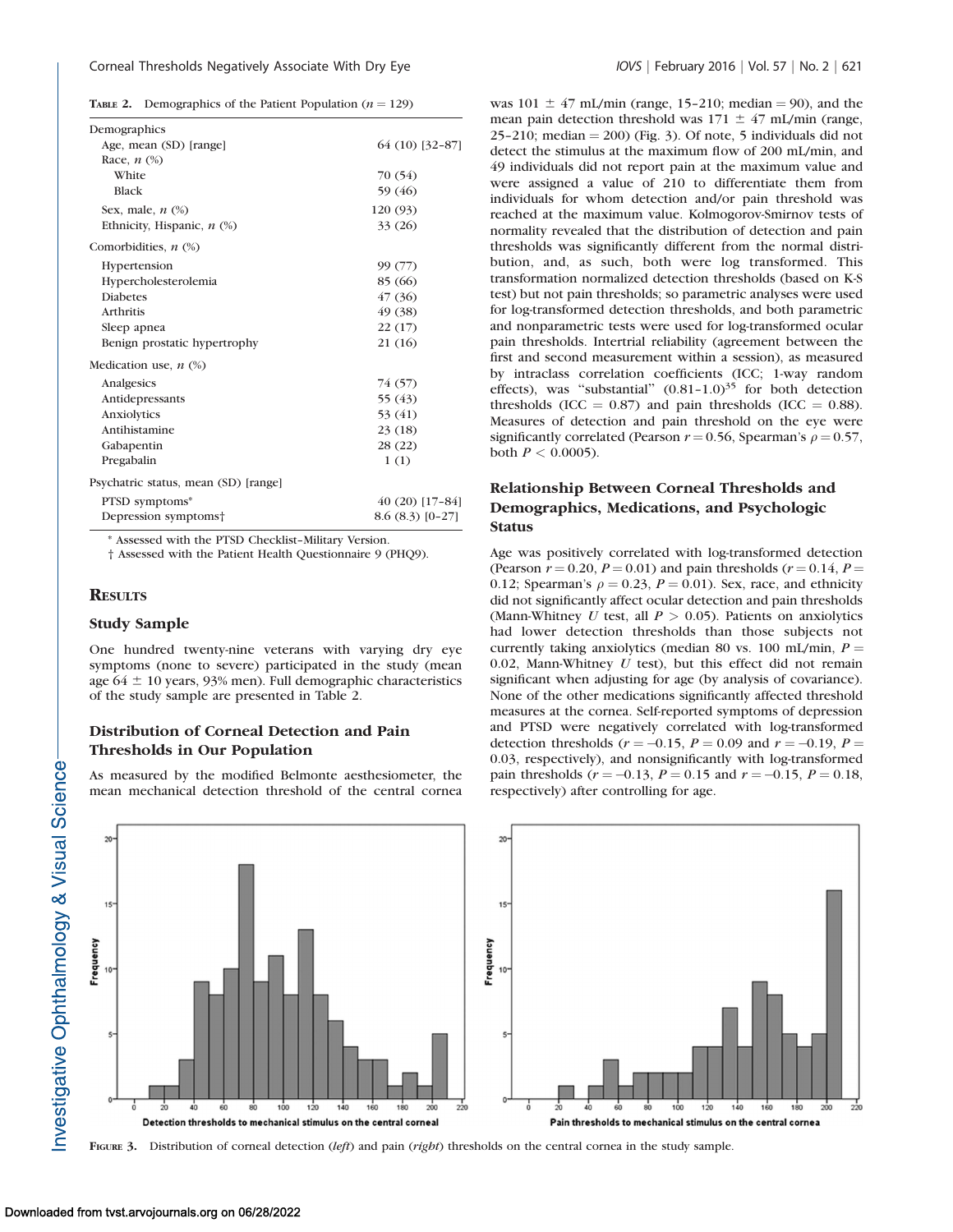|  |  |  | TABLE 3. Correlations Between Evoked Sensory Responses and Ocular Symptoms (Controlling for Age) |  |
|--|--|--|--------------------------------------------------------------------------------------------------|--|
|--|--|--|--------------------------------------------------------------------------------------------------|--|

|                                                        | Log-Transformed Detection Thresholds | Log-Transformed Pain Thresholds |
|--------------------------------------------------------|--------------------------------------|---------------------------------|
| <b>Continuous Variables</b>                            | $r(P$ Value)                         | $r(P$ Value)                    |
| DEQ <sub>5</sub>                                       | $-0.20(0.03)$                        | $-0.17(0.05)$                   |
| <b>OSDI</b>                                            | $-0.18(0.04)$                        | $-0.20(0.03)$                   |
| NPSI-E total score                                     | $-0.23(0.01)$                        | $-0.21(0.02)$                   |
| NPSI subscale 1: burning spontaneous pain              | $-0.16(0.07)$                        | $-0.14(0.12)$                   |
| NPSI subscale 2: pressing spontaneous pain             | $-0.15(0.10)$                        | $-0.13(0.14)$                   |
| NPSI subscale 3: paroxysmal pain                       | $-0.13(0.13)$                        | $-0.19(0.03)$                   |
| NPSI subscale 4: evoked pain                           | $-0.27(0.002)$                       | $-0.24(0.006)$                  |
| NPSI subscale 5: paresthesia/dysesthesia               | $-0.22(0.02)$                        | $-0.17(0.06)$                   |
| Wind hyperalgesia: NPSI question 8                     | $-0.25(0.004)$                       | $-0.23(0.008)$                  |
| NRS: average intensity of ocular pain over 1-wk recall | $-0.15(0.09)$                        | $-0.11(0.14)$                   |

NPSI-E, Neuropathic Pain Symptom Inventory modified for the eye.

# Relationships Among Symptoms of Dry Eye, Ocular Pain Report, and Corneal Thresholds

The mean DEQ5 score for all patients was  $11 \pm 5$  (range, 0– 21), and the mean OSDI score was  $36 \pm 28$  (range, 0-98). These two measures of dry eye symptom severity were highly correlated ( $r = 0.71$ ;  $\rho = 0.74$ , both  $P < 0.0005$ ). Estimates of ocular pain severity, obtained using NRS for average ocular pain over a 1-week recall period (mean  $= 3.5 \pm 2.8$  [range, 0– 9]) and total score from the NPSI eye (22  $\pm$  23 [range, 0–95]), were highly correlated ( $r = 0.79$ ;  $\rho = 0.85$ , both  $P < 0.0005$ ). Both measures of dry eye symptoms were significantly correlated with both measures of ocular pain severity (DEQ5 and [1] NRS  $r = 0.74$ ,  $P < 0.0005$ ; [2] NPSI eye  $r = 0.72$ ,  $P <$ 0.0005; OSDI and [1] NRS  $r = 0.73$ ,  $P < 0.0005$ ; [2] NPSI eye r  $= 0.73, P < 0.0005$ ).

Correlations between self-report measures of ocular symptoms and QST measures, after controlling for age, are presented in Table 3. Log-transformed corneal detection and pain thresholds were significantly and negatively correlated with measures of dry eye symptom severity (*r* between  $-0.17$ and  $-0.20$ ,  $P \le 0.05$  for all), and with most scores (and subscores) of ocular pain severity. An example of the negative correlation between log-transformed detection thresholds and dry eye symptoms and ocular pain is presented in Figure 4.

# Correlations Between Corneal Thresholds and Ocular Signs

None of the measured signs of dry eye were significantly correlated with log-transformed corneal detection or pain thresholds when controlling for age (Table 4).

#### Linear Regression Analysis Models

In order to provide an omnibus evaluation, forward multivariable linear regression models considering age, PTSD, depression, use of anxiolytics and antidepressants, detection and pain thresholds, and ocular signs were performed to evaluate which factors significantly contributed to the severity of ocular pain and dry eye symptom report. Detection and pain thresholds did not remain significantly associated with ocular pain severity assessed by the NRS and NPSI eye total score regression models, when accounting for other factors entered in the model. In both of these models, PTSD score was most strongly associated with ocular pain ( $R = 0.44$  for NRS,  $R = 0.48$ ) for NPSI eye). When examining the NPSI subscore for evoked eye pain (sensitivity to light/wind/change in temperature), both PTSD score ( $\beta = 0.21$ , SE = 0.03) and corneal pain threshold ( $\beta = -0.03$ , SE = 0.01) remained significantly associated with evoked eye pain and explained approximately 32% of measurement variability ( $R = 0.57$ ). Evaluation of



FIGURE 4. Negative correlations between the Ocular Surface Disease Index (OSDI; left) and NPSI eye total score (right) and mechanical detection thresholds (log transformed) on central cornea.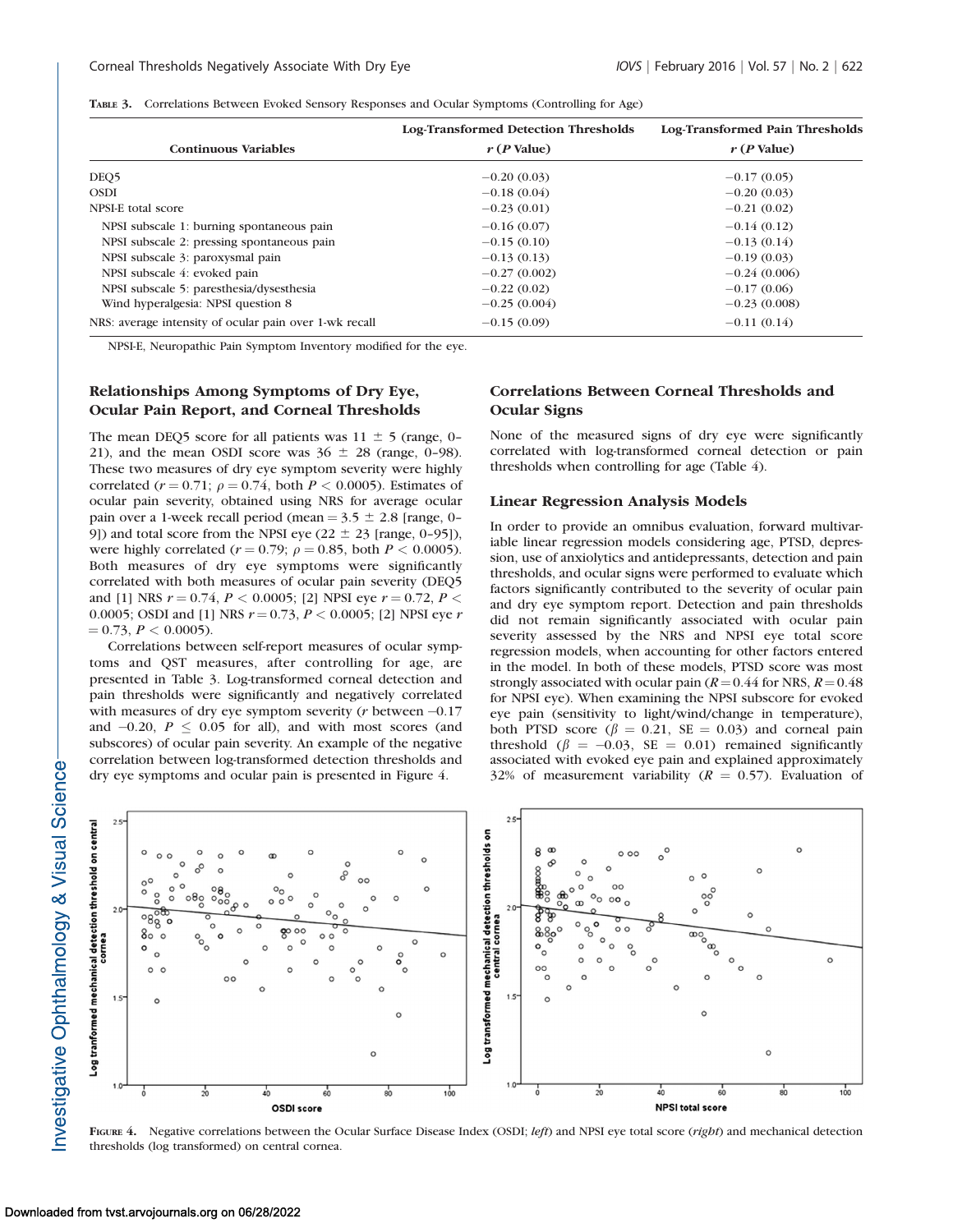TABLE 4. Correlations Between Evoked Sensory Responses and Ocular Signs (Controlling for Age)

| <b>Continuous</b><br>Variables* | Log-Transformed<br><b>Detection Thresholds</b><br>$r(P$ Value) | Log-Transformed<br>Pain Thresholds<br>$r(P$ Value) |
|---------------------------------|----------------------------------------------------------------|----------------------------------------------------|
| Osmolarity                      | $-0.06(0.50)$                                                  | $-0.01(0.91)$                                      |
| Tear breakup time               | 0.09(0.32)                                                     | 0.13(0.15)                                         |
| Corneal staining                | $-0.06(0.51)$                                                  | $-0.04(0.65)$                                      |
| Schirmer's test                 | 0.02(0.82)                                                     | 0.09(0.34)                                         |
| Meibum quality                  | $-0.06(0.51)$                                                  | 0.02(0.83)                                         |
| Evelid vascularity              | 0.12(0.17)                                                     | 0.07(0.41)                                         |

Analysis performed on value from right eye as Belmonte aesthesiometry testing was performed on right eye.

residuals revealed that there was no substantial deviation from normality or heterogeneity of variance. Detection and pain thresholds likewise did not remain significantly associated with dry eye severity as measured via the DEQ5 and OSDI when accounting for variability contributed by the above-mentioned factors. Again, PTSD score was the only variable to associate with DEQ5 symptoms  $(R = 0.45)$ , and both PTSD and depression scores were significantly associated with OSDI scores  $(R = 0.59)$ .

## **DISCUSSION**

This is the first study to measure corneal pain thresholds using the Belmonte aesthesiometer and to assess the relationship between pain thresholds and primary (non-Sjogren's) dry eye. In this study, we evaluated corneal sensory detection and pain thresholds to mechanical stimuli (air puff) as metrics of somatosensory function and examined relationships between these metrics and signs and symptoms of dry eye and ocular pain. In our unique population, consisting primarily of elderly male veterans, we found that corneal thresholds were negatively associated with the severity of ocular pain and dry eye symptoms (i.e., those with more severe eye pain and dry eye symptoms displayed greater sensitivity to innocuous and to noxious mechanical stimuli on the cornea) but were not significantly correlated with ocular surface parameters traditionally thought to be signs of dry eye. Thus, our results support our hypothesis that corneal somatosensory dysfunction is related to dry eye symptoms for at least a subgroup of patients.<sup>8</sup>

There are few instruments available to assess the integrity of the corneal somatosensory system in humans. Cotton-tipped applicators enable simple and fast qualitative assessment. The Cochet-Bonnet aesthesiometer enables quantitative measurement of corneal sensitivity and is widely used. Other methods such as chemical stimulation using capsaicin and thermal stimulation with a carbon dioxide laser are not in wide use. Belmonte et al.<sup>34</sup> developed a noncontact gas aesthesiometer that can be used to quantitatively measure corneal thresholds to a variety of stimuli (mechanical to air flow, chemical to  $CO<sub>2</sub>$ , and thermal). Threshold measurements obtained with the Belmonte aesthesiometer have been shown to be reliable across test sessions on different days (ICC for mechanical detection  $= 0.77$ ).<sup>39</sup> Results from the present study further support the reliability of measurements of mechanical detection threshold  $(ICC = 0.87$  across two measurements collected within the same study session), and provide new information concerning the reliability of mechanical pain thresholds as well  $(ICC = 0.88).$ 

While not commercially available, standard and modified versions of this instrument have been used by several groups to evaluate detection thresholds to mechanical stimuli in healthy subjects and in dry eye patients. A wide range of mean detection thresholds has been reported in both populations: healthy (59-109 mL/min)<sup>9,10,19,20,34,36,40,41</sup> and dry eye (35-153 mL/min).9,10,19,20 This variability likely arises from many factors including demographic differences between populations (i.e., age) and different models and implementations of the aesthesiometer (temperature of air flow, distance from cornea, methodology), among other parameters.

Three previous studies have reported decreased detection thresholds (increased sensitivity) to nonnoxious mechanical stimuli in patients with various dry eye signs and symptoms.9,20,21 Two other studies, on the other hand, reported increased thresholds (decreased sensitivity) to nonnoxious mechanical stimuli in patients with dry eye.10,19 Other studies have reported differences by type of stimulus used. For example, fibromyalgia patients (who as a group had higher dry eye symptoms and signs than controls,  $n = 20$ ) were found to have decreased corneal sensitivity to heat and chemical stimuli but no difference in corneal mechanical sensitivity compared to controls  $(n = 18)^{41}$  On the other hand, mechanical thresholds significantly differed between dry eye patients with Sjogren's syndrome versus controls while chemical thresholds did not.<sup>9</sup> Similar discrepancies have been found with regard to signs of dry eye as well.<sup>9,10,19,20,35</sup> For example, corneal staining was negatively correlated with detection thresholds in one study,<sup>20</sup> but positively correlated in another.19 It is unclear what biologic differences may account for the observed clinical variability.

A potential unifying hypothesis for our findings and that of others is that dry eye represents a heterogeneous condition that includes variable dysfunction of the ocular surface and/or corneal somatosensory system, including neural mechanisms underlying nociception. Different dry eye subpopulations may have different profiles with regard to frequencies and magnitudes of dysfunction in these locations, and this may result in the observed differences in corneal sensitivity testing. Subcategorizing dry eye patients based on the specific mechanisms (e.g., peripheral and/or central dysfunction) has important implications for the diagnosis and treatment of dry eye. For example, patients found to have peripheral abnormalities such as an adverse ocular surface environment (e.g., rapid tear evaporation or decreased production) would likely benefit from therapies primarily targeting ocular surface inflammation and hyperosmolarity, while patients with neuropathic-like ocular pain symptoms, in the absence of ocular surface abnormalities, may benefit from more centrally acting neuromodulators.<sup>42</sup>

There is biologic plausibility as to why nociceptive dysfunction (i.e., NOP) may develop in some dry eye patients. Peripheral nerve injury is the typical initiating event, and virtually any ocular surface perturbation (surgery, air pollution, an arid environment) can create ocular surface inflammation and corneal primary afferent neuronal damage.<sup>43</sup> This can lead to a temporary (or prolonged) change in the structure and function of peripheral nociceptors, with altered neuronal nuclear, cytosolic, and membrane signaling mechanisms and increased responsiveness to stimuli. These changes may eventually lead to central nervous system changes (central sensitization) in susceptible patients, at which point pain complaints may no longer display a relationship with ocular surface pathology, but may be attributed to centralized mechanisms. Based on this idea, it is interesting that the evoked-pain subscore of the modified NPSI (i.e., allodynia and hyperalgesia) was the subscore most strongly associated with corneal detection and pain thresholds.

Recently, a large twin study suggested that chronic widespread pain, chronic pelvic pain, migraine, irritable bowel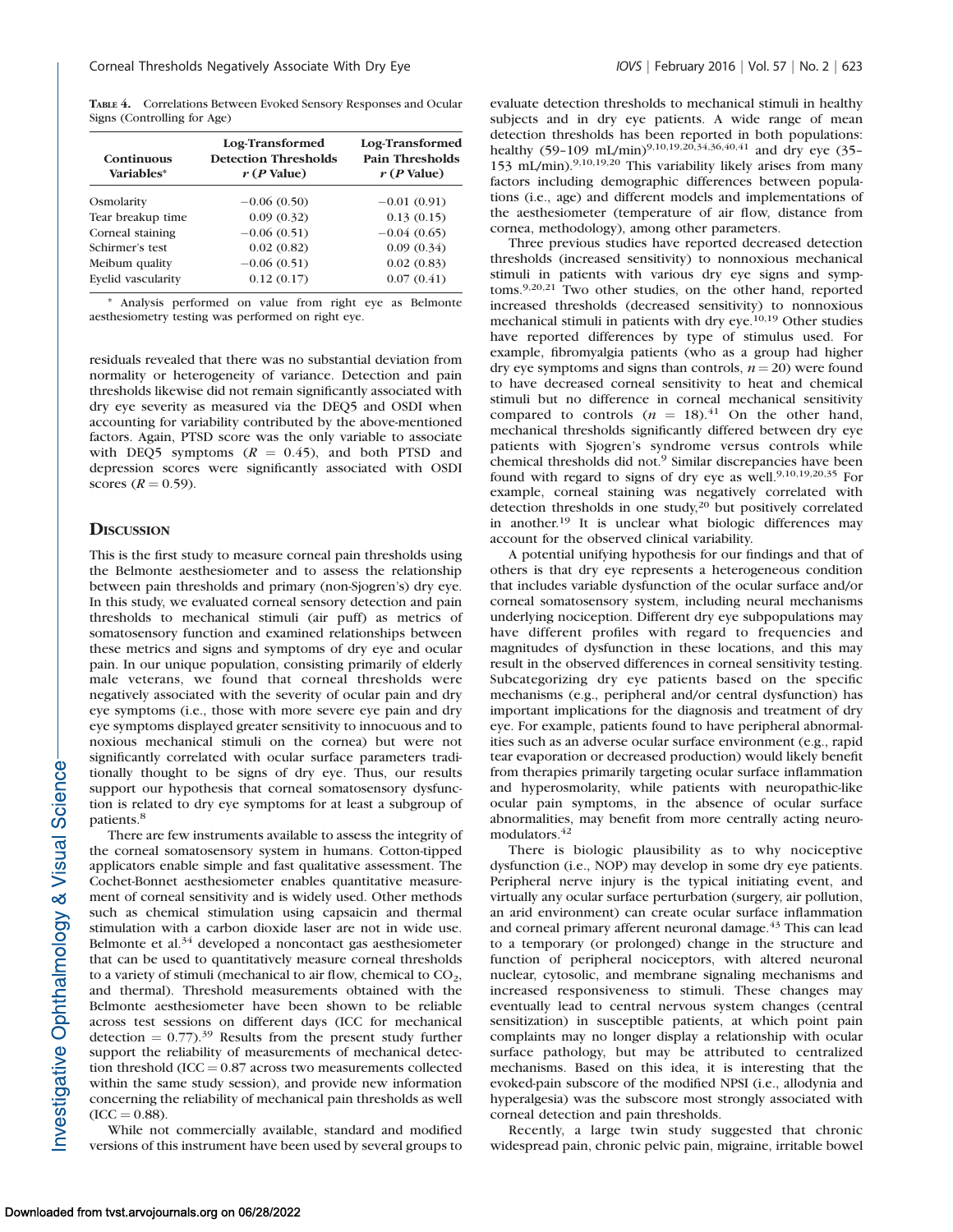syndrome, and dry eye were heritable common chronic pain disorders with shared genetic factors that influence environmental responses.<sup>44</sup> This finding suggests that nociceptive system dysfunction may be at least partially responsible for the dry eye symptoms reported by some patients. Furthermore, as in our patients, many patients with overlapping chronic pain disorders also have psychiatric comorbidities.<sup>45,46</sup>

As with all studies, our study has limitations, which must be considered when interpreting the study results. First, the study sample consisted of US veterans and may not be generalized to other populations. Specifically, veterans have a higher frequency of mental health disorders such as depression and PTSD compared to the general population. It is well established that depression, PTSD, and pain often coexist.<sup>47</sup> For example, the Medical Outcomes Study reported that patients with depression reported greater bodily pain compared to those without depression.<sup>48</sup> Individuals with PTSD may also have amplified emotional reactions and increased attention when faced with pain-related stimuli, which may lead to an increased sensitivity to painful stimuli.<sup>49</sup> Given these potential confounders, future studies are needed to compare relationships among corneal thresholds, pain intensity ratings, and dry eye symptoms at both ocular and nonocular sites in different populations of patients. Second, all measurements were taken on one day, in the right eye only. Repeated measurements in both eyes and on different days may have given different results. Third, using other emerging techniques to evaluate tear film parameters, such as meniscometry, optical coherence tomography,<sup>50</sup> and interferometry,51 may have led to more robust relationships between these signs and dry eye symptom report. Fourth, we used only the mechanical portion of the Belmonte aesthesiometer and did not test for chemical and thermal corneal thresholds. Therefore, we cannot generalize our findings to other submodalities of nociceptive system processing outside of mechanical pain.

Despite these limitations, this study is important as it is the first to report relationships between evoked corneal pain sensitivity and measures of ocular pain and dry eye symptom severity. Our findings therefore have potential implications for dry eye diagnosis and treatment. This suggests that, while important, the status of the ocular surface alone is not sufficient to understand dry eye and that corneal somatosensory function and psychologic status must be considered when evaluating a patient with dry eye. More work needs to be done to determine which noninvasive tests can differentiate dry eye patients based on ocular pain sensitivity and which treatment algorithms will be most appropriate in different dry eye patient subgroups.

#### Acknowledgments

Presented at the annual meeting of the Association for Research in Vision and Ophthalmology, Denver, Colorado, United States, May 2015.

We thank Cornelis J. Rowaan, BSME; William G. Lee; Mariela C. Aguilar, MSBME; and Karam Alawa, BSBME, of the Ophthalmic Biophysics Center for providing engineering support and further improving the modified Belmonte aesthesiometer.

Supported financially and materially by the Department of Veterans Affairs, Veterans Health Administration, Office of Research and Development, Clinical Sciences Research and Development's Career Development Award CDA-2-024-10S (AG), National Institutes of Health (NIH) Center Core Grant P30EY014801, a Research to Prevent Blindness Unrestricted Grant (institutional), the Henri and Flore Lesieur Foundation (JMP); and NIH NIDCR RO1 DE022903 (RCL). The sponsors or funding organizations had no role in the design or conduct of this research.

The contents of this study do not represent the views of the Department of Veterans Affairs or the United States government.

Disclosure: O. Spierer, None; E.R. Felix, None; A.L. McClellan, None; J.M. Parel, None; A. Gonzalez, None; W.J. Feuer, None; C.D. Sarantopoulos, None; R.C. Levitt, None; K. Ehrmann, None; A. Galor, None

### References

- 1. The epidemiology of dry eye disease: report of the Epidemiology Subcommittee of the International Dry Eye WorkShop (2007). Ocul Surf. 2007;5:93–107.
- 2. Pouyeh B, Viteri E, Feuer W, et al. Impact of ocular surface symptoms on quality of life in a United States veterans affairs population. Am J Ophthalmol. 2012;153:1061–1066, e1063.
- 3. Stonecipher K, Perry HD, Gross RH, Kerney DL. The impact of topical cyclosporine A emulsion 0.05% on the outcomes of patients with keratoconjunctivitis sicca. Curr Med Res Opin. 2005;21:1057–1063.
- 4. Galor A, Feuer W, Lee DJ, Florez H, Venincasa VD, Perez VL. Ocular surface parameters in older male veterans. Invest Ophthalmol Vis Sci. 2013;54:1426–1433.
- 5. Galor A, Felix ER, Feuer W, et al. Dry eye symptoms align more closely to non-ocular conditions than to tear film parameters. Br J Ophthalmol. 2015;99:1126–1129.
- 6. Schein OD, Tielsch JM, Munoz B, Bandeen-Roche K, West S. Relation between signs and symptoms of dry eye in the elderly. A population-based perspective. Ophthalmology. 1997;104: 1395–1401.
- 7. Vehof J, Kozareva D, Hysi PG, et al. Relationship between dry eye symptoms and pain sensitivity. JAMA Ophthalmol. 2013; 131:1304–1308.
- 8. Galor A, Levitt RC, Felix ER, Martin ER, Sarantopoulos CD. Neuropathic ocular pain: an important yet underevaluated feature of dry eye. Eye. 2015;29:301–312.
- 9. Tuisku IS, Konttinen YT, Konttinen LM, Tervo TM. Alterations in corneal sensitivity and nerve morphology in patients with primary Sjogren's syndrome. Exp Eye Res. 2008;86:879–885.
- 10. Benitez-Del-Castillo JM, Acosta MC, Wassfi MA, et al. Relation between corneal innervation with confocal microscopy and corneal sensitivity with noncontact esthesiometry in patients with dry eye. Invest Ophthalmol Vis Sci. 2007;48:173–181.
- 11. Labbe A, Alalwani H, Van Went C, Brasnu E, Georgescu D, Baudouin C. The relationship between subbasal nerve morphology and corneal sensation in ocular surface disease. Invest Ophthalmol Vis Sci. 2012;53:4926–4931.
- 12. Labbe A, Liang Q, Wang Z, et al. Corneal nerve structure and function in patients with non-Sjögren dry eye: clinical correlations. Invest Ophthalmol Vis Sci. 2013;54:5144–5150.
- 13. Backonja MM, Attal N, Baron R, et al. Value of quantitative sensory testing in neurological and pain disorders: NeuPSIG consensus. Pain. 2013;154:1807–1819.
- 14. Hansson P. Neuropathic pain: clinical characteristics and diagnostic workup. Eur J Pain. 2002;6(suppl A):47-50.
- 15. Backonja MM, Walk D, Edwards RR, et al. Quantitative sensory testing in measurement of neuropathic pain phenomena and other sensory abnormalities. Clin J Pain. 2009;25:641–647.
- 16. Walk D, Sehgal N, Moeller-Bertram T, et al. Quantitative sensory testing and mapping: a review of nonautomated quantitative methods for examination of the patient with neuropathic pain. Clin J Pain. 2009;25:632-640.
- 17. Adatia FA, Michaeli-Cohen A, Naor J, Caffery B, Bookman A, Slomovic A. Correlation between corneal sensitivity, subjective dry eye symptoms and corneal staining in Sjogren's syndrome. Can J Ophthalmol. 2004;39:767–771.